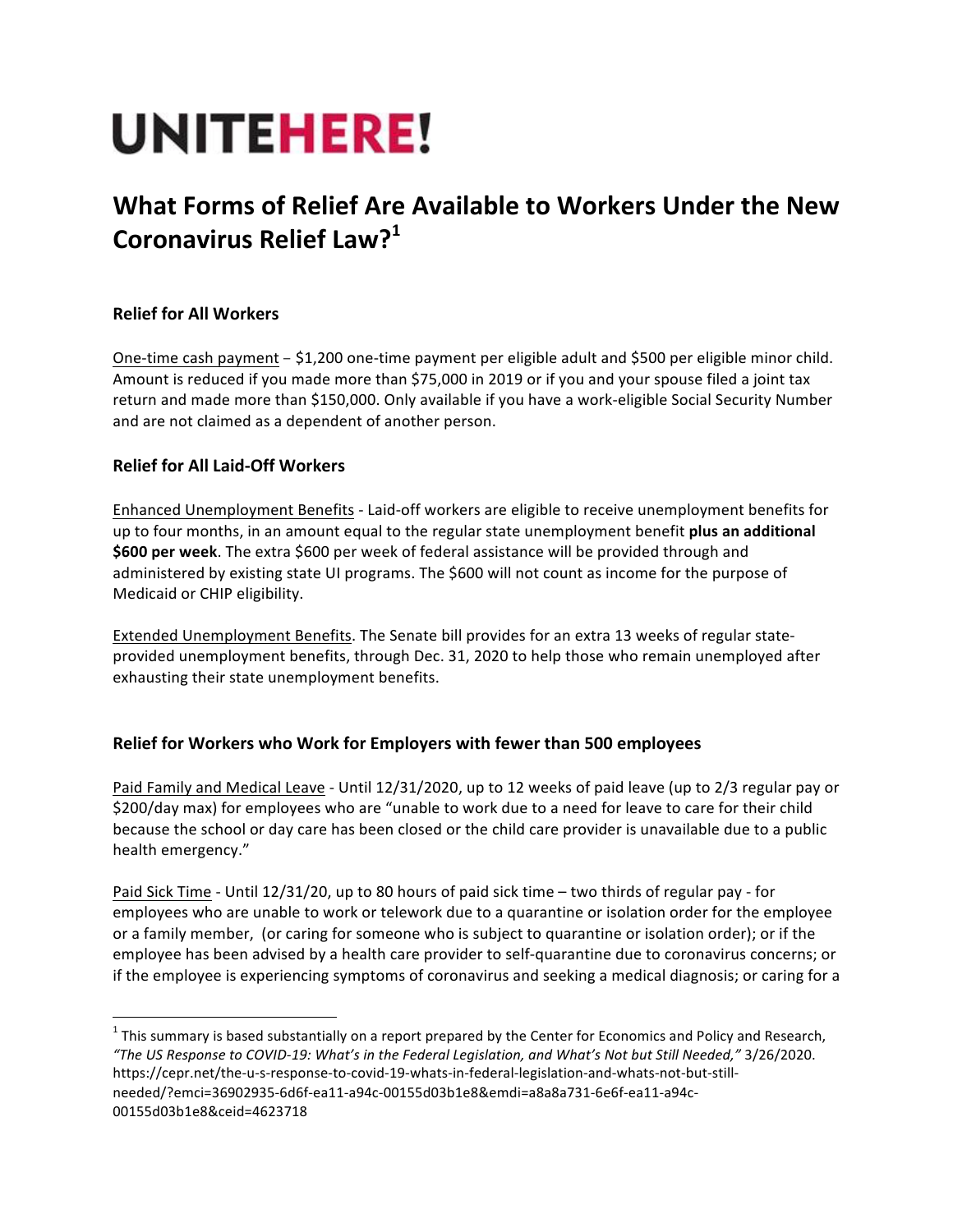child if their school or day care has been closed, or the child care provider is unavailable, due to coronavirus precautions.

#### **Foreclosure/eviction protection for most homeowners and some renters**

#### Foreclosure protections for **most** homeowners:

Homeowners with a federally backed mortgage loan,<sup>2</sup> who have experienced a financial hardship related to COVID-19, will have up to 180 days (six months) forbearance on delinguent home mortgages. Note: these mortgage payments will still have to be paid after the forbearance period, but mortgage servicers are forbidden from commencing foreclosure actions during that six month forbearance period.

Eviction protection for some renters: If a landlord's mortgage on rental property is insured or assisted in any way by HUD or FHA or other federal entities, or if the landlord has received foreclosure forbearance under the Coronavirus Relief Law, the landlord may not evict tenants or charge fees or penalties for 120 days starting on the day of the Law's enactment.

#### **Assistance for most student loan borrowers**

Loan payment deferment - Students with federal student loans, 95% of all student loan borrowers, can defer loan payments, principal, and interest for six months, through Sept. 30, 2020, without penalty to the borrower. The bill also clarifies that students who had to drop out of school due to the Coronavirus emergency will not have to return Pell grants, and that the term in which they were forced to drop out will not count towards their lifetime Pell Grant eligibility.

#### **Emergency Relief for Airlines**

**\$25 billion for emergency loans** – Provides loans of no more than 5 years duration to U.S. passenger airlines. Recipients are restricted from buying back their stock or issuing dividends, are limited in their ability to increase executive compensation, must maintain 90% of their March 24th employment levels through September 2020, and can be required to maintain, until March 2022, service to all locations served as of March 1, 2020. The government receives a warrant or equity interest in the companies accepting loans. The Government cannot make the loans contingent on labor concessions.

**Employee retention grants for airlines and contract caterers –** The law provides an additional \$25 billion in grants for the exclusive purpose of continuing Airline and contract catering employee pay and benefits. Each eligible company is entitled to the amount of wages, salaries, benefits, and other compensation paid to its employees during the period from April 1, 2019, through September 30, 2019. Cargo airlines can access a total of \$4 billion of such grants, and airline contractors - including airline caterers - can access a total of \$3 billion in retention grants. In addition to restrictions on stock buybacks and executive compensation, grant recipients cannot layoff employees until September 30, 2020.

 $2$  Any loan guaranteed by the FHA or VA, or purchased by Fannie Mae or Freddie Mac. Most conventional home loans will fall into one of those four categories.,